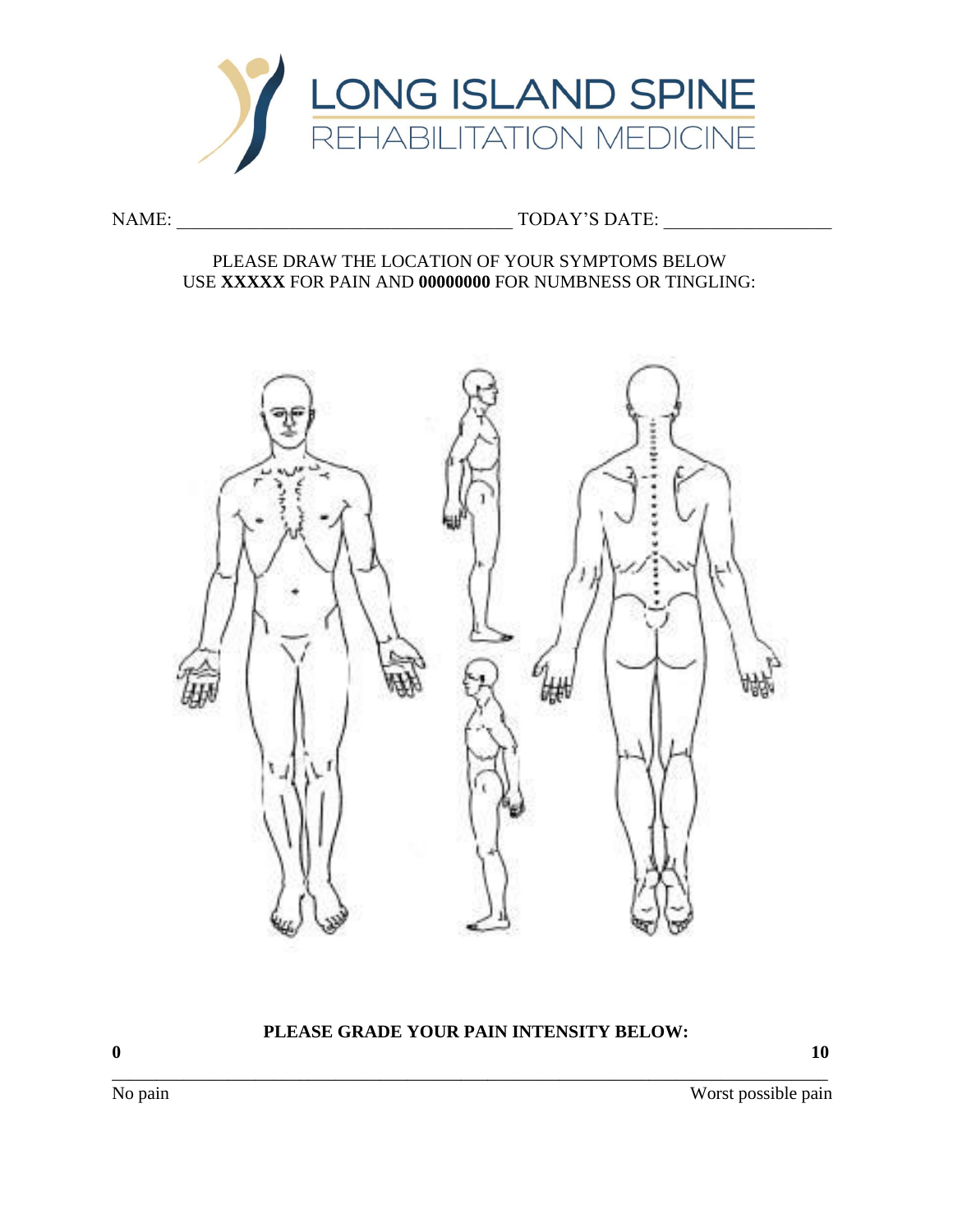| What have you done for your symptoms (check all that apply):                                                        |               |                     |          |                   |
|---------------------------------------------------------------------------------------------------------------------|---------------|---------------------|----------|-------------------|
| $\Box$ Physical therapy $\Box$ Chiropractic $\Box$ Spinal injections/epidurals $\Box$ Acupuncture $\Box$ Surgery    |               |                     |          |                   |
|                                                                                                                     |               |                     |          |                   |
| <b>How do you describe your symptoms?</b> $\Box$ Ache $\Box$ Burn $\Box$ Stab $\Box$ Pins and needles               |               |                     |          |                   |
|                                                                                                                     |               |                     |          |                   |
| Positions or activities that WORSEN your pain: __________________________________                                   |               |                     |          |                   |
| Positions or activities that RELIEVE your pain: _________________________________                                   |               |                     |          |                   |
| Please grade your average pain (check below: 1=least to 10=most):                                                   |               |                     |          |                   |
| $\Box$ 2 $\Box$ 3 $\Box$ 4 $\Box$ 5 $\Box$ 6 $\Box$ 7<br>$\Box$ 1                                                   |               | $\Box$ 8            | $\Box$ 9 | $\Box$ 10         |
| Please list all current medications you are taking: _____________________________                                   |               |                     |          |                   |
| <b>Do you take Aspirin?</b> $\Box$ Yes $\Box$ No                                                                    |               |                     |          |                   |
|                                                                                                                     |               |                     |          |                   |
| Are you allergic to: $\Box$ Seafood/shellfish                                                                       | $\Box$ Iodine | $\Box$ Contrast dye |          | $\Box$ Anesthetic |
|                                                                                                                     |               |                     |          |                   |
|                                                                                                                     |               |                     |          |                   |
| <u> 1989 - 1989 - 1989 - 1989 - 1989 - 1989 - 1989 - 1989 - 1989 - 1989 - 1989 - 1989 - 1989 - 1989 - 1989 - 19</u> |               |                     |          |                   |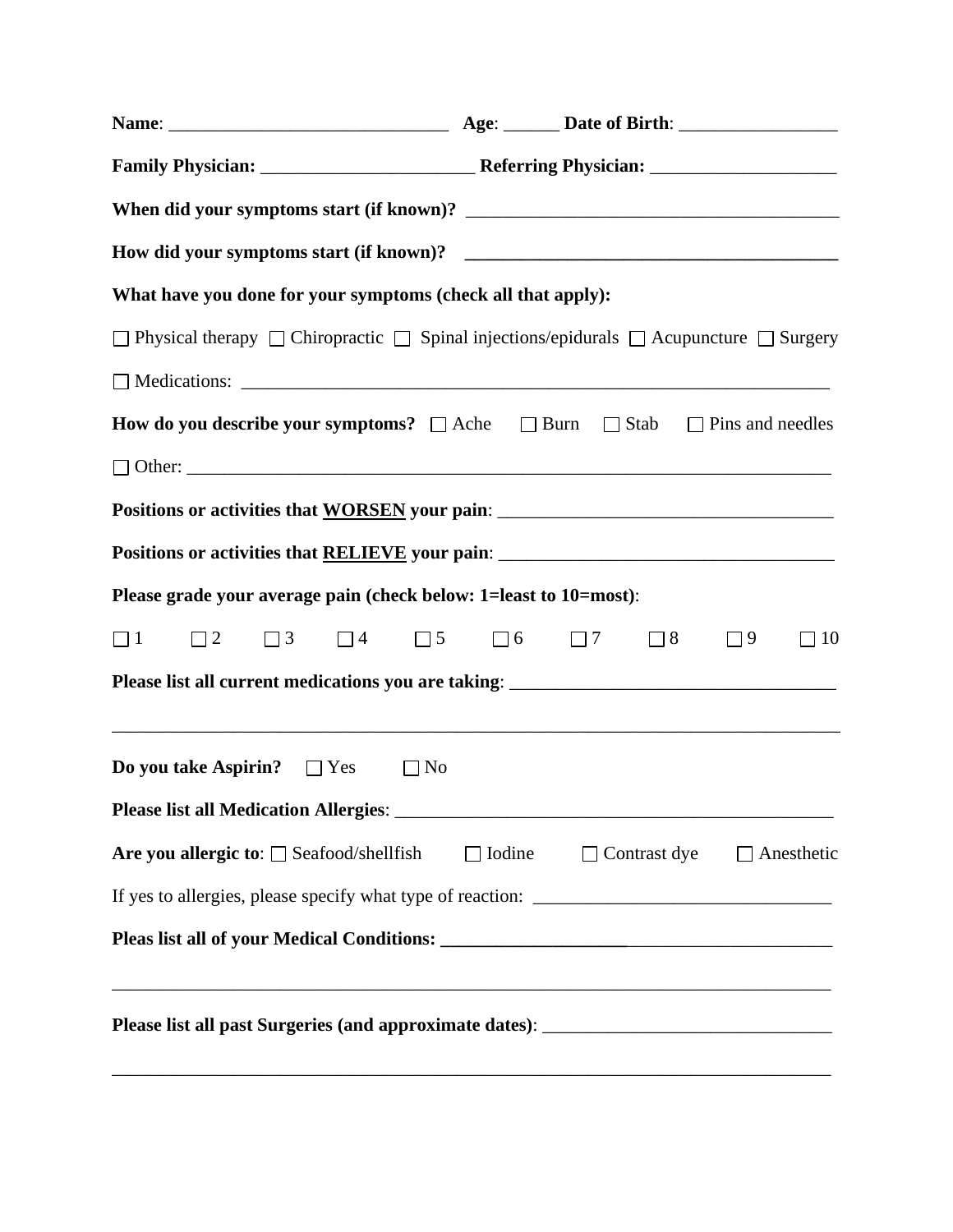| Name: | Date of Birth: |
|-------|----------------|
|       |                |

|                                                                       | Family Medical History: Is an immediate family member affected by any of these conditions?            |
|-----------------------------------------------------------------------|-------------------------------------------------------------------------------------------------------|
| □ Diabetes □ Cancer □ Heart disease □ Kidney Disorder □ Lung disorder |                                                                                                       |
|                                                                       |                                                                                                       |
|                                                                       | Are you a smoker? $\Box$ Yes $\Box$ No $\Box$ Former smoker If yes, how much?                         |
|                                                                       | <b>Marital Status:</b> $\Box$ Single $\Box$ Married $\Box$ Separated $\Box$ Divorced $\Box$ Widow(er) |
|                                                                       |                                                                                                       |
|                                                                       |                                                                                                       |
|                                                                       | <b>Do you drink alcohol?</b> $\Box$ Non-drinker $\Box$ Socially $\Box$ History of alcohol abuse       |
|                                                                       |                                                                                                       |
|                                                                       | Any history of: Car Accident Work injury Date of injury:                                              |
| If yes, is the case open? $\Box$ Yes $\Box$ No                        |                                                                                                       |
|                                                                       |                                                                                                       |
|                                                                       | Height: ___________________ Weight: _________________ Recent blood pressure: ______________           |
|                                                                       | Please circle / elaborate if you have difficulties/conditions with any of the following:              |
|                                                                       |                                                                                                       |
|                                                                       |                                                                                                       |
|                                                                       |                                                                                                       |
|                                                                       |                                                                                                       |
|                                                                       |                                                                                                       |
| Diabetes/Thyroid:                                                     |                                                                                                       |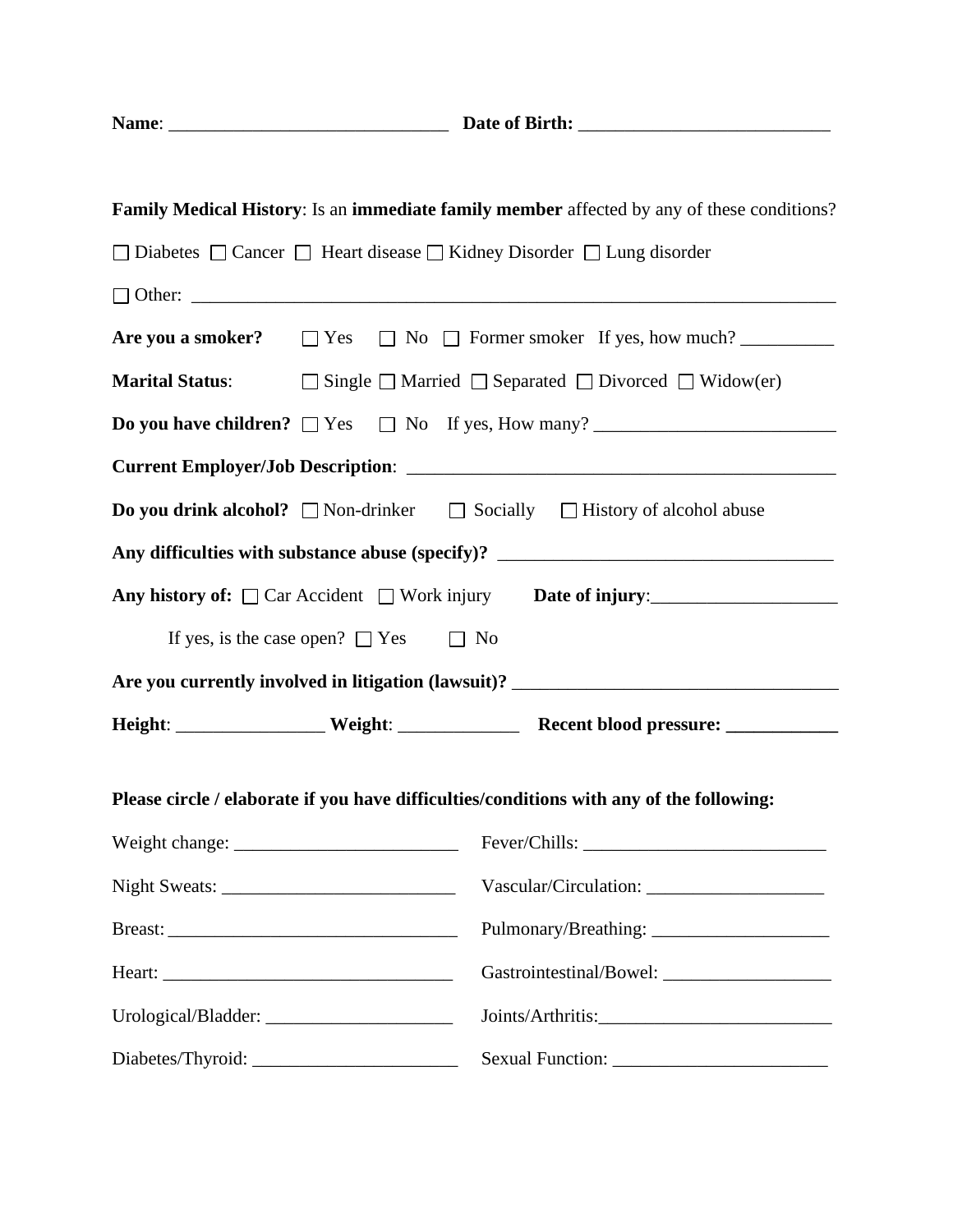

## **www.lispinemed.com**

## **PATIENT DEMOGRAPHICS FORM**

| PHONE: HOME: $(\_\_\_\_\_\_\_$ WORK: $(\_\_\_\_\_\_\_$ $\_\_$ CELL: $(\_\_\_\_\_\_\_$                                                                                                                                                                                                                                                                                                                                                                                                                                                                                                                                                                                                                                                                                             |  |  |                                      |
|-----------------------------------------------------------------------------------------------------------------------------------------------------------------------------------------------------------------------------------------------------------------------------------------------------------------------------------------------------------------------------------------------------------------------------------------------------------------------------------------------------------------------------------------------------------------------------------------------------------------------------------------------------------------------------------------------------------------------------------------------------------------------------------|--|--|--------------------------------------|
|                                                                                                                                                                                                                                                                                                                                                                                                                                                                                                                                                                                                                                                                                                                                                                                   |  |  |                                      |
| ** NO PERSONAL HEALTH INFORMATION WILL BE TRANSMITTED UNLESS SPECIFICALLY REQUESTED. **                                                                                                                                                                                                                                                                                                                                                                                                                                                                                                                                                                                                                                                                                           |  |  |                                      |
| PREFERRED CONTACT: MOME WORK:                                                                                                                                                                                                                                                                                                                                                                                                                                                                                                                                                                                                                                                                                                                                                     |  |  | $\Box$ CELL $\Box$ EMAIL $\Box$ TEXT |
| MARITAL STATUS: $\Box$ SINGLE $\Box$ MARRIED $\Box$ DIVORCED $\Box$ WIDOW(ER)                                                                                                                                                                                                                                                                                                                                                                                                                                                                                                                                                                                                                                                                                                     |  |  |                                      |
|                                                                                                                                                                                                                                                                                                                                                                                                                                                                                                                                                                                                                                                                                                                                                                                   |  |  |                                      |
| HOW DID YOU LEARN OF OUR PRACTICE?                                                                                                                                                                                                                                                                                                                                                                                                                                                                                                                                                                                                                                                                                                                                                |  |  |                                      |
|                                                                                                                                                                                                                                                                                                                                                                                                                                                                                                                                                                                                                                                                                                                                                                                   |  |  |                                      |
|                                                                                                                                                                                                                                                                                                                                                                                                                                                                                                                                                                                                                                                                                                                                                                                   |  |  |                                      |
|                                                                                                                                                                                                                                                                                                                                                                                                                                                                                                                                                                                                                                                                                                                                                                                   |  |  |                                      |
| $PHONE: (\_\_)$ -----                                                                                                                                                                                                                                                                                                                                                                                                                                                                                                                                                                                                                                                                                                                                                             |  |  |                                      |
|                                                                                                                                                                                                                                                                                                                                                                                                                                                                                                                                                                                                                                                                                                                                                                                   |  |  |                                      |
|                                                                                                                                                                                                                                                                                                                                                                                                                                                                                                                                                                                                                                                                                                                                                                                   |  |  |                                      |
|                                                                                                                                                                                                                                                                                                                                                                                                                                                                                                                                                                                                                                                                                                                                                                                   |  |  |                                      |
| $INSURANCE ID#: ___________ GROUP #: ___________ PHONE: (__ ) ___________ -$                                                                                                                                                                                                                                                                                                                                                                                                                                                                                                                                                                                                                                                                                                      |  |  |                                      |
|                                                                                                                                                                                                                                                                                                                                                                                                                                                                                                                                                                                                                                                                                                                                                                                   |  |  |                                      |
|                                                                                                                                                                                                                                                                                                                                                                                                                                                                                                                                                                                                                                                                                                                                                                                   |  |  |                                      |
|                                                                                                                                                                                                                                                                                                                                                                                                                                                                                                                                                                                                                                                                                                                                                                                   |  |  |                                      |
|                                                                                                                                                                                                                                                                                                                                                                                                                                                                                                                                                                                                                                                                                                                                                                                   |  |  |                                      |
| $INSURANCE ID#: ___________ \n  GROUP #: ___________ \n  and the following: ___________ \n  and the following: ___________ \n  and the following: ___________ \n  and the following: ___________ \n  and the following: ___________ \n  and the following: ___________ \n  and the following: ___________ \n  and the following: ___________ \n  and the following: ___________ \n  and the following: ___________ \n  and the following: ___________ \n  and the following: ___________ \n  and the following: ___________ \n  and the following: ___________ \n  and the following: ___________ \n  and the following: ___________ \n  and the following: ___________ \n  and the following: ___________ \n  and the following: ___________ \n  and the following: ___________$ |  |  |                                      |
|                                                                                                                                                                                                                                                                                                                                                                                                                                                                                                                                                                                                                                                                                                                                                                                   |  |  |                                      |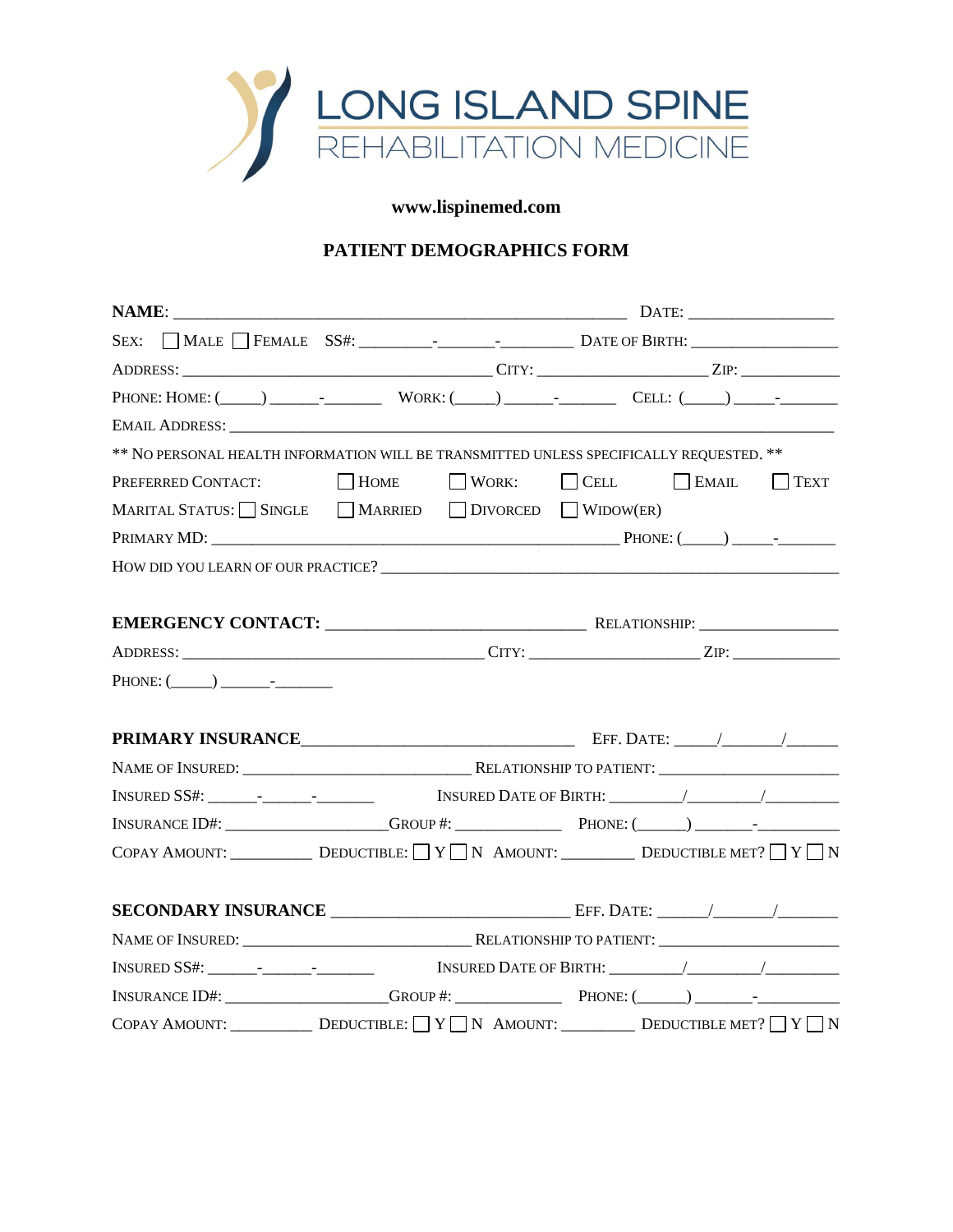## **PATIENT DEMOGRAPHICS FORM**

#### **DUE TO MANDATES BY THE FEDERAL AFFORDABLE CARE ACT,**

|                 | WE ARE REQUIRED TO ASK THE FOLLOWING QUESTIONS:                                                                                         |
|-----------------|-----------------------------------------------------------------------------------------------------------------------------------------|
|                 | PREFERRED LANGUAGE: BIGLISH SPANISH FRENCH TIALIAN GERMAN PORTUGUESE                                                                    |
|                 | JAPANESE CHINESE RUSSIAN OTHER                                                                                                          |
| ETHNICITY:      | $\Box$ HISPANIC $\Box$ NON-HISPANIC<br><b>OTHER</b>                                                                                     |
| RACE:           | CAUCASIAN (WHITE) $\bigcap$ AFRICAN AMERICAN (BLACK) $\bigcap$ ASIAN $\bigcap$ INDIAN<br>NATIVE HAWAIIAN/OTHER PACIFIC ISLANDER   OTHER |
| DATE OF INJURY: |                                                                                                                                         |
|                 | IS THE CONDITION RELATED TO: $\Box$ AUTO ACCIDENT $\Box$ WORK INJURY $\Box$ NOT APPLICABLE                                              |
|                 | *** IF THIS CLAIM IS RELATED TO A WORKER'S COMPENSATION OR NO-FAULT INJURY, PLEASE                                                      |

**HAVE THE ALL CLAIM INFORMATION AVAILABLE AT THE TIME OF THE VISIT. \*\*\***

#### **ALL PATIENTS:**

PLEASE SIGN RELEASE AUTHORIZATION FOR TODAY'S VISIT AND ANY FUTURE TREATMENTS. I HEREBY AUTHORIZE THE RELEASE OF ANY MEDICAL INFORMATION NECESSARY TO PROCESS THIS CLAIM. I AGREE TO RELEASE INFORMATION TO THIS FACILITY OF ANY MEDICAL PROBLEMS THAT ARISE DURING MY TENURE AS A PATIENT WITH THEM, AND I WILL OBTAIN MEDICAL CLEARANCE FROM MY PRIMARY PHYSICIAN AND PHYSIATRIST BEFORE RESUMING TREATMENT. I UNDERSTAND THAT I WILL NOT BE TREATED OTHERWISE.

I ALSO AUTHORIZE AND GUARANTEE PAYMENT OF MEDICAL BENEFITS TO THE PHYSICIAN OR SUPPLIER FOR SERVICES RENDERED. PAYMENTS INCLUDE DEDUCTIBLES, CO-PAYMENTS AND/OR CO-INSURANCE AMOUNTS OR ANY OTHER PATIENT RESPONSIBILITY DETERMINED BY MY INSURANCE CARRIER. I UNDERSTAND THAT PAYMENT IS MY OBLIGATION REGARDLESS OF INSURANCE OR OTHER THIRD PARTY INVOLVEMENT.

| <b>Patient Signat</b> | Jate |
|-----------------------|------|
|                       |      |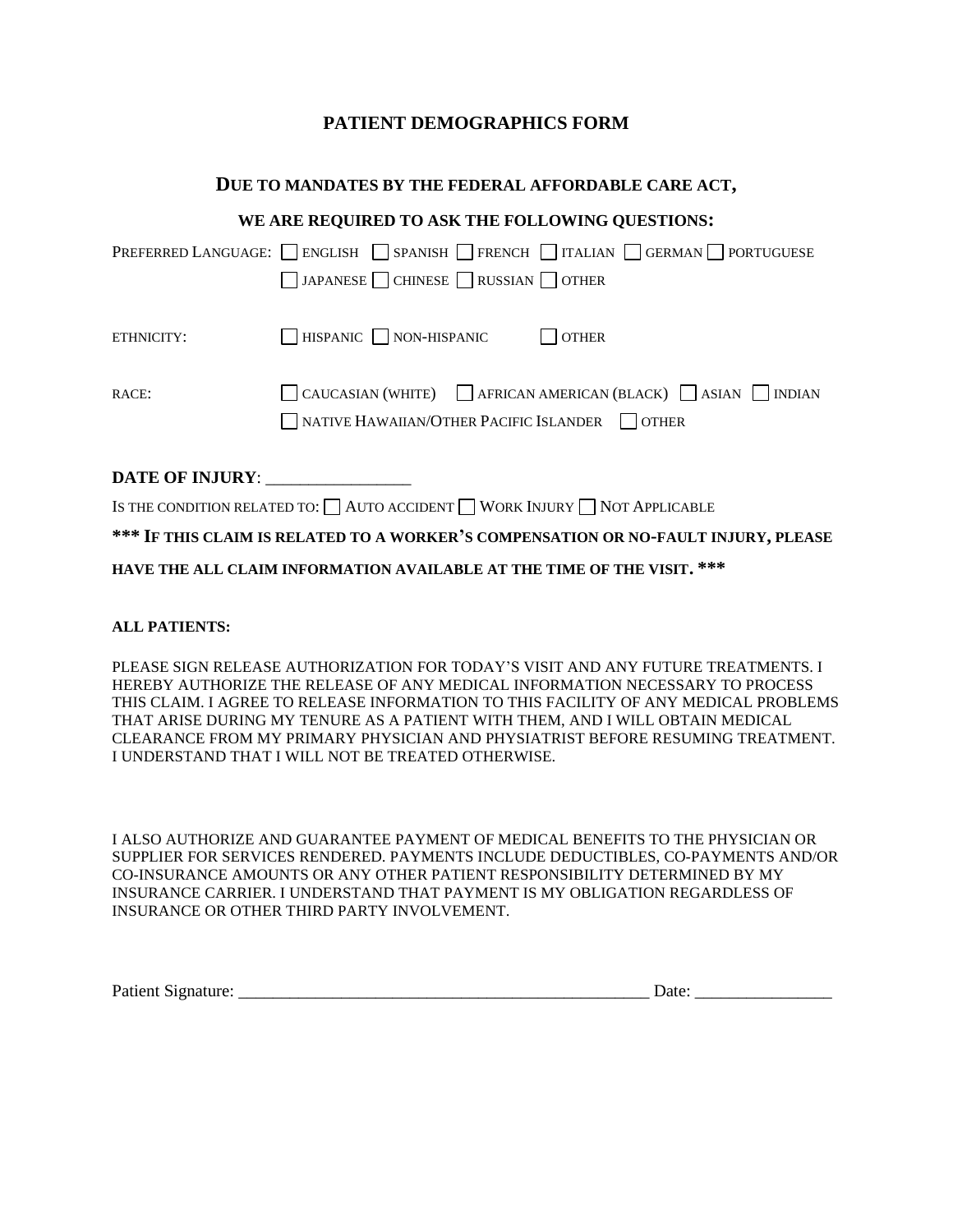

**www.lispinemed.com**

**Jason S. Lipetz, M.D. Jeffry R. Beer, M.D. Joseph K. Lee, M.D. Miranda B. Smith, M.D. Thomas P. Lione, D.O.**

# **HIPAA ACKNOWLEDGEMENT & PATIENT PREFERENCES**

HIPAA (The Health Insurance Portability and Accountability Act) provides protection to patients intended to limit the disclosure of protected health information (PHI). PHI is any data concerning your treatment in the office. We make every effort to comply completely with these HIPAA privacy regulations. At the same time, we do not want our patients to be inconvenienced when they wish to have a spouse or family member call us for test results or prescriptions from our office when it is inconvenient for you to do so.

Please provide answers to the following questions. Your answers should help us serve you better while ensuring that your privacy is protected. This information may be changed by you at any time.

| Name of Designee to Receive PHI                     | <b>Relationship to Patient</b> |
|-----------------------------------------------------|--------------------------------|
| Name of Designee to Receive PHI                     | <b>Relationship to Patient</b> |
| Name of Designee to Receive PHI                     | <b>Relationship to Patient</b> |
| Name of Designee(s) to Receive Medical Records Only |                                |

I, \_\_\_\_\_\_\_\_\_\_\_\_\_\_\_\_\_\_\_\_\_\_\_\_\_\_\_\_\_\_\_\_\_\_\_, acknowledge that I have been provided with a copy of Long Island Spine Rehabilitation Medicine's privacy notice and have been given an opportunity to read and ask questions about the notice.

I also allow the providers at Long Island Spine Rehabilitation Medicine to review (Initials) my eRx (electronic medication) history.

| Patient Signature: |  |
|--------------------|--|
|                    |  |